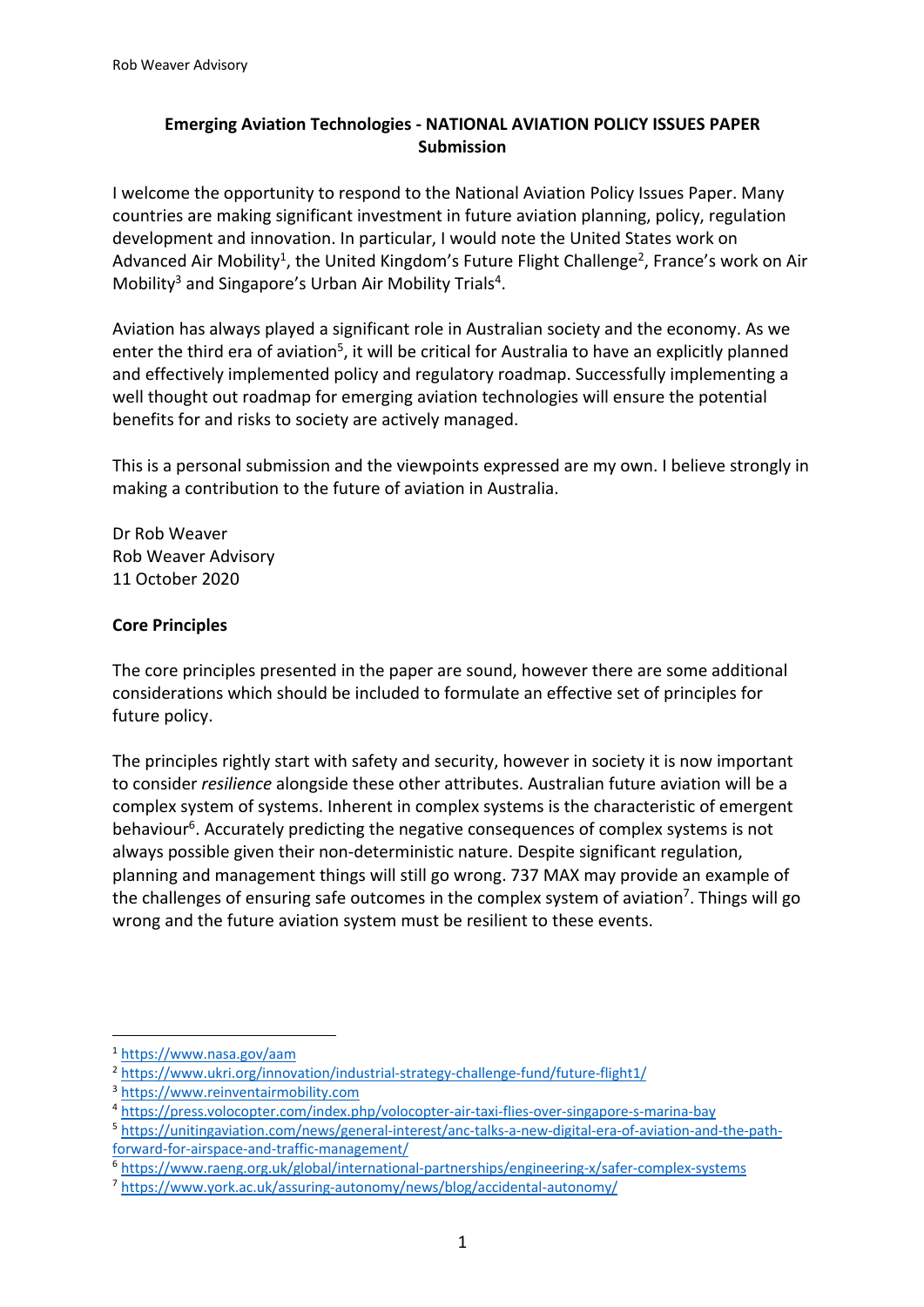# **Recommendation 1: Resilience must be a core principle of the future aviation system and the organisations and services within it. It should be explicitly addressed in the Emerging Aviation Technologies Policy.**

The Issues Paper correctly identifies that a market management approach to the core principles should be "Technology driven". While the innovation in emerging aviation technologies will be technology driven, the Policy approach must holistically consider all aspects of the aviation industry including governance (regulation & policy) and organisations.

The impacts of innovation in aviation and the introduction of more complex systems must be considered and managed in an integrated manner across governance, organisational and technological layers. Many of the changes that will be required will be at the governance and organisational levels. Examples of this include the need for a more dynamic regulatory framework, which can adapt to rapid changes in technology, and the ability for new entrants to the aviation industry being able to employ mature safety management practices seen across traditional aviation industry organisations.

### **Recommendation 2: The Emerging Aviation Technologies Policy should consider how changes can be made at the governance, organisational and technological layers in an integrated manner to ensure effective outcomes.**

When considering airspace, the Core Principles should embody the full set of ICAO Key Performance Areas as defined in the Global Air Traffic Management Operational Concept (Doc 9854), ICAO 2005. These are quoted from Doc 9854 below:

"Access and equity. A global air navigation system should provide an operating environment that ensures that all airspace users have the right of access to ATM resources needed to meet their specific operational requirements; and ensures that the shared use of the airspace for different airspace users can be achieved safely. The global air navigation system should ensure equity for all airspace users that have access to a given airspace or service. Generally, the first aircraft ready to use the ATM resources will receive priority, except where significant overall safety or system operational efficiency would accrue or national defence considerations or interests dictate by providing priority on a different basis.

Capacity. The global air navigation system should exploit the inherent capacity to meet airspace user demand at peak times and locations while minimizing restrictions on traffic flow. To respond to future growth, capacity must increase, along with corresponding increases in efficiency, flexibility, and predictability while ensuring that there are no adverse impacts to safety giving due consideration to the environment. The air navigation system must be resilient to service disruption and the resulting temporary loss of capacity.

Cost effectiveness. The air navigation system should be cost effective, while balancing the varied interests of the ATM community. The cost of service to airspace users should always be considered when evaluating any proposal to improve ATM service quality or performance. ICAO guidelines regarding user charge policies and principles should be followed.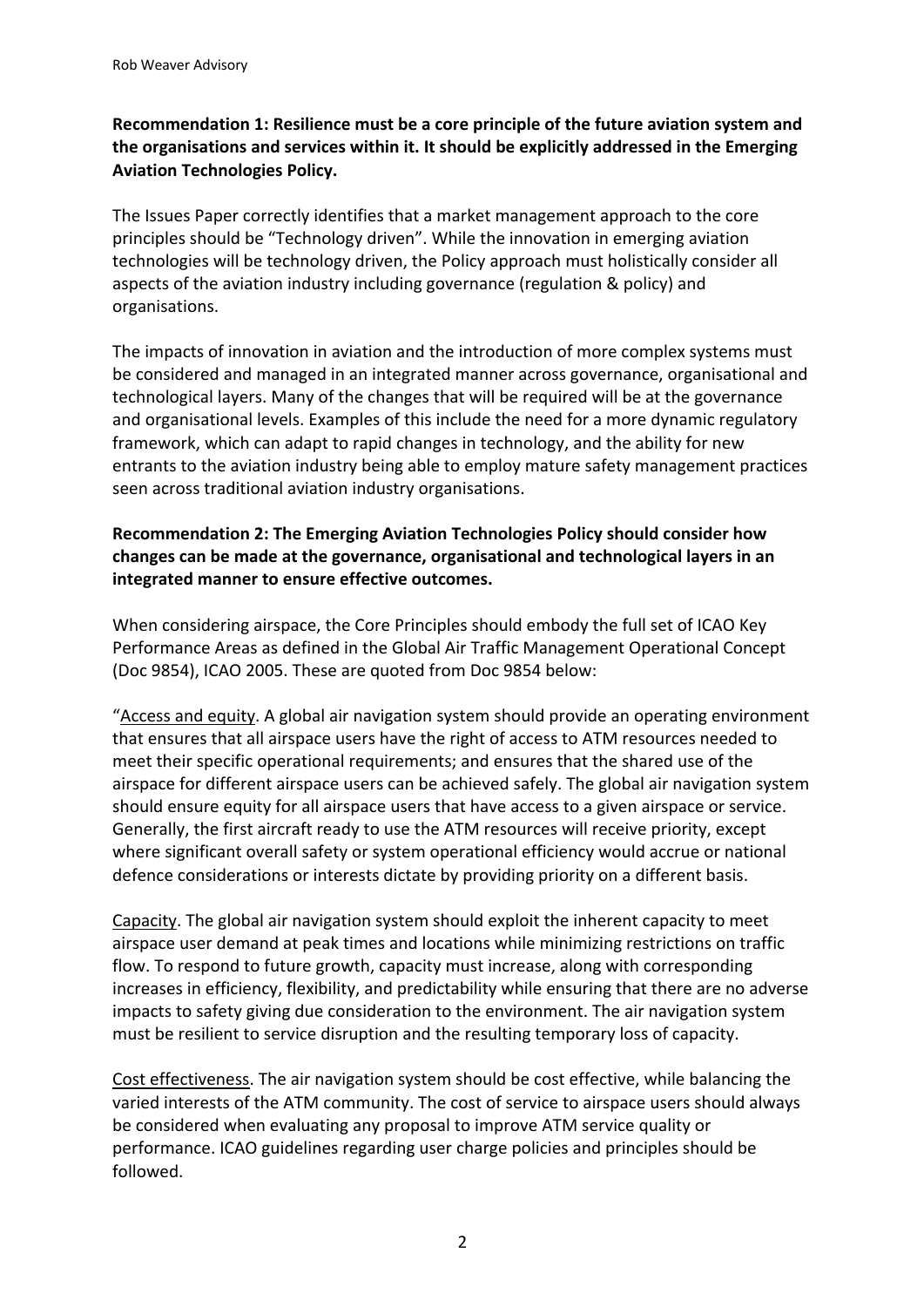Efficiency. Efficiency addresses the operational and economic cost effectiveness of gate-togate flight operations from a single-flight perspective. Airspace users want to depart and arrive at the times they select and fly the trajectory they determine to be optimum in all phases of flight.

Environment. The air navigation system should contribute to the protection of the environment by considering noise, gaseous emissions, and other environmental issues in the implementation and operation of the global air navigation system.

Flexibility. Flexibility addresses the ability of all airspace users to modify flight trajectories dynamically and adjust departure and arrival times thereby permitting them to exploit operational opportunities as they occur.

Global interoperability. The air navigation system should be based on global standards and uniform principles to ensure the technical and operational interoperability of air navigation systems and facilitate homogeneous and non-discriminatory global and regional traffic flows.

Participation by the ATM community. The ATM community should continuously be involved in the planning, implementation, and operation of the system to ensure that the evolution of the global air navigation system meets the expectations of the community.

Predictability. Predictability refers to the ability of the airspace users and air navigation service providers to provide consistent and dependable levels of performance. Predictability is essential to airspace users as they develop and operate their schedules.

Safety. Safety is the highest priority in aviation, and ATM plays an important part in ensuring overall aviation safety. Uniform safety standards and risk and safety management practices should be applied systematically to the air navigation system. In implementing elements of the global aviation system, safety needs to be assessed against appropriate criteria, and in accordance with appropriate and globally standardized safety management processes and practices.

Security. Security refers to the protection against threats, which stem from intentional (e.g. terrorism) or unintentional (e.g. human error, natural disaster) acts affecting aircraft, people or installations on the ground. Adequate security is a major expectation of the ATM community and of citizens. The air navigation system should therefore contribute to security and should be protected against security threats. Security risk management should balance the needs of the members of the ATM community who require access to the system with the need to protect the air navigation system. In the event of threats to aircraft or threats using aircraft, ATM shall provide responsible authorities with appropriate assistance and information."

**Recommendation 3: The Emerging Aviation Technologies Policy should adopt the ICAO Key Performance Areas for Air Traffic Management as part of the Core Principles**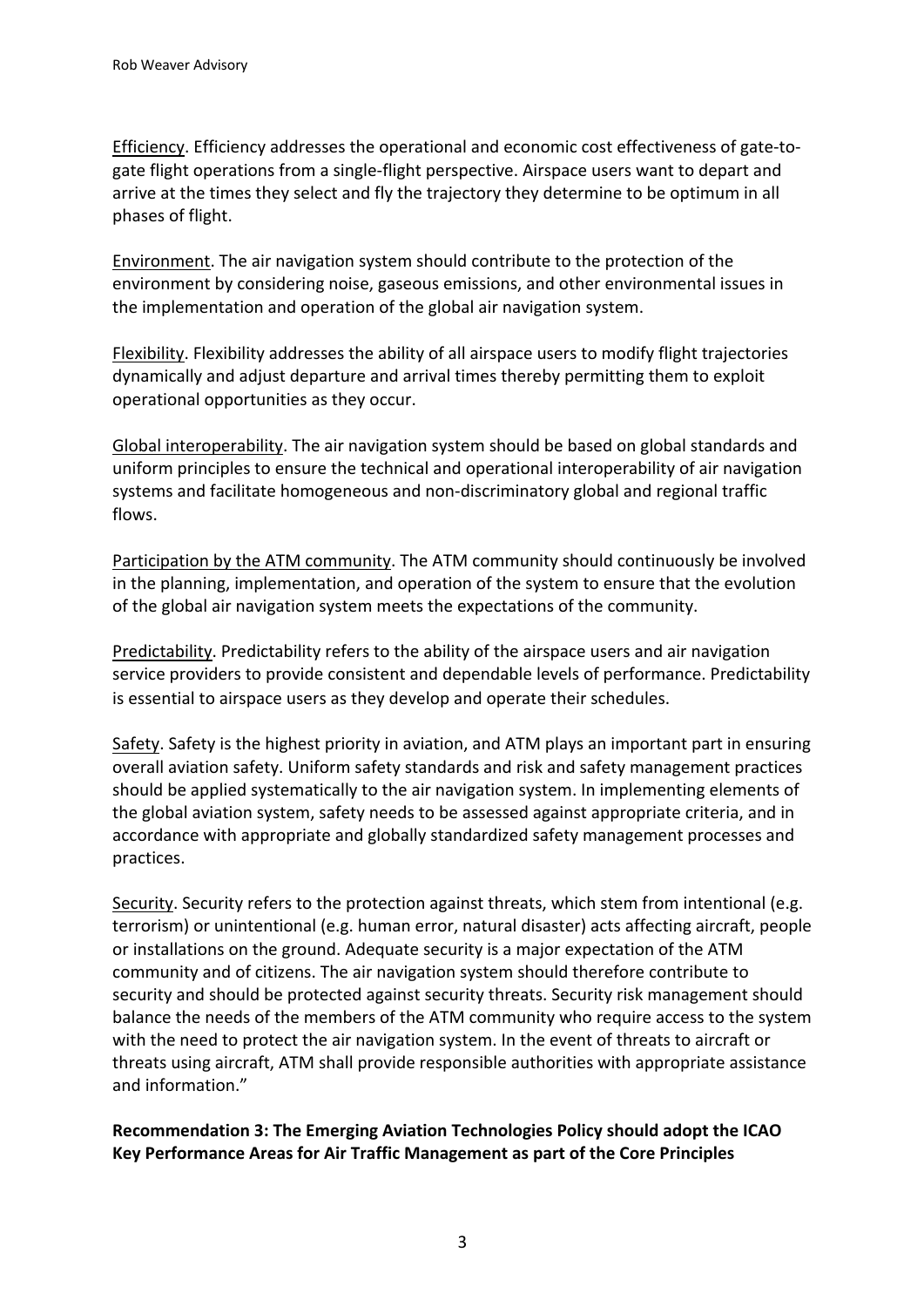# **Air Mobility**

The Issues Paper provides some introductory information on Urban Air Mobility and Regional Air Mobility. A more in-depth contemporary understanding of these can be found in the recent Deakin University publication on the future of electric aviation in Australia<sup>8</sup>.

Importantly, there are additional advances in aviation fuel technology beyond electric. There is significant work occurring in the world on other alternate sources of power, especially hydrogen<sup>9</sup>. These other fuel technologies will also have impacts on the future Australian aviation industry.

# **Recommendation 4: The Emerging Aviation Technologies Policy should consider other future aviation energy technologies such as hydrogen.**

It should be noted that there are a number of air mobility use cases not explored in the Issues Paper that will be relevant in Australia. Urban Air Mobility will likely include scheduled services as well as on-demand air taxis. In remote locations, the ability to provide cheaper and more efficient air mobility solutions will be extremely beneficial where groundbased solutions are not practical or inefficient. Emergency service use of new air mobility solutions will potentially be an early use case, given that it is more likely that communities will support use for this application.

**Recommendation 5: The Emerging Aviation Technologies Policy should consider the maintenance of a set of published Australian use cases and concepts of operation for air mobility to assist policy makers, regulators and organisations remaining consistent in understanding and decision making.**

### **Drones**

It should be noted that there are a number of "drone" use cases not explored in the white paper that will be relevant in Australia. Robotic function drones will become more common place – crop spraying is an example early application of this type of drone. Broadcast functions, such as telecommunications in specific circumstances (e.g. after a natural disaster) are another important application. Large scale drones, more similar to autonomous and unmanned versions of traditional cargo aircraft are likely to be a highly used application. In addition, the range of applications for High Altitude Platforms should be understood as part of the policy-making process. The use of the term "drone" in the Issue Paper, while familiar to the wider public does not capture the range of applications of unmanned and autonomous aircraft.

**Recommendation 6: The Emerging Aviation Technologies Policy should consider the maintenance of a set of published Australian use cases and concepts of operation for drones and autonomous aircraft to assist policy makers, regulators and organisations remaining consistent in understanding and decision making.**

<sup>8</sup> https://www.deakin.edu.au/about-deakin/media-releases/articles/the-future-of-electric-aviation-inaustralia-deakin-launches-comprehensive-white-paper-on-possibilities-and-next-steps

<sup>9</sup> https://www.rolandberger.com/en/Publications/Hydrogen-A-future-fuel-of-aviation.html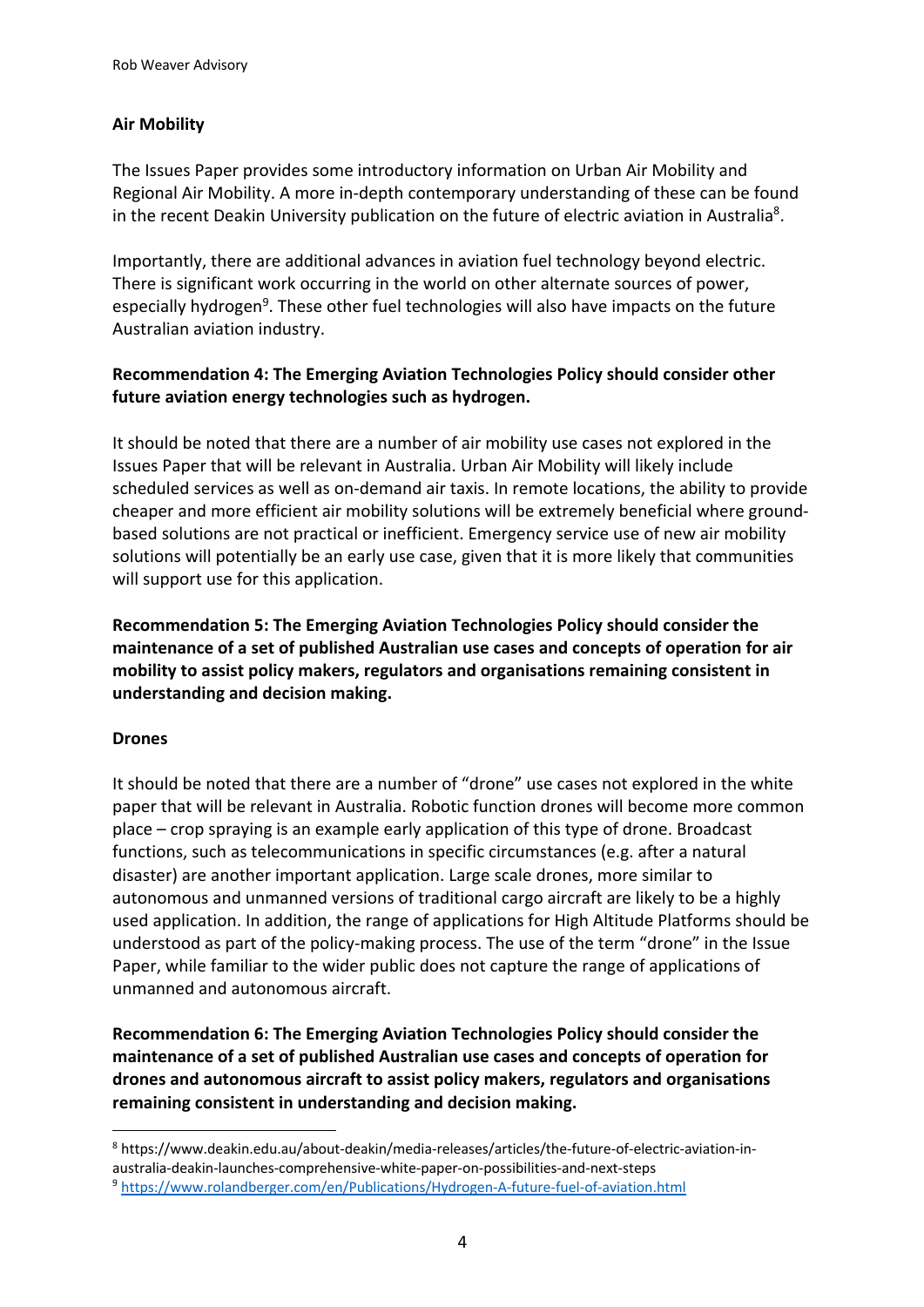### **Australian Bushfire Prevention**

Without doubt, there are significant potential applications for drones in bushfire early detection and prevention. Surveillance drones with the ability to detect bushfires early, and robotic drones with the ability to extinguish or reduce the consequence of bushfires early have an important future role for Australia. Australia should take global leadership in developing and implementing this technology.

**Recommendation 7: The Emerging Aviation Technologies Policy should explicitly make policy for the Australian Government to invest in the development and implementation of emerging aviation technologies for bushfires and other emergency or natural disaster prevention and mitigation relevant to Australia.**

### **New technology in current aviation systems**

In addition to drones, air mobility and new forms of energy, other parts of the current aviation system will see radical change in the same timescales as discussed in the Issues Paper. This includes greater use of autonomy in the cockpit and other aviation systems. An example of this is research already undertaken on drop-in solutions to provide robotic piloting capability on current aircraft<sup>10</sup>. As well as autonomy, traditional aviation will see advances in the types of fuel used in the same way as Regional and Urban Air Mobility. Likely technology innovations (in particular autonomy and fuel usage) will have many impacts for the aviation industry which should be considered holistically with the innovations discussed in the Issue Paper.

# **Recommendation 8: The Emerging Aviation Technologies Policy should consider technology innovation in current aviation systems, especially autonomy and fuel types.**

#### **UTM**

The Issues Paper uses the term UTM to mean Unmanned Traffic Management. This is different to the definition of the term by ICAO as Unmanned Aircraft System (UAS) Traffic Management $^{11}$ . While this distinction may seem inconsequential to some readers, it is extremely important to understand the meaning of the term "UTM". UTM is a term used by many organisations to mean many different things. These definitions will have an important impact on the success of Australia's future traffic management system.

UTM was originally identified as a solution for managing drones and we now see an industry of UTM service and technology providers establishing itself globally. As such, the requirements for UTM as an unmanned drone traffic management system were relatively easily defined (albeit challenging to implement). Being limited to non-passenger carrying activity, the safety assurance requirements for drones and UTM would be different in nature to those to which the operators of passenger carrying traditional aviation aircraft

<sup>10</sup> https://www.darpa.mil/program/aircrew-labor-in-cockpit-automation-system

 $11$  Unmanned Aircraft Systems Traffic Management (UTM) – A Common Framework with Core Principles for Global Harmonization (Edition 2), ICAO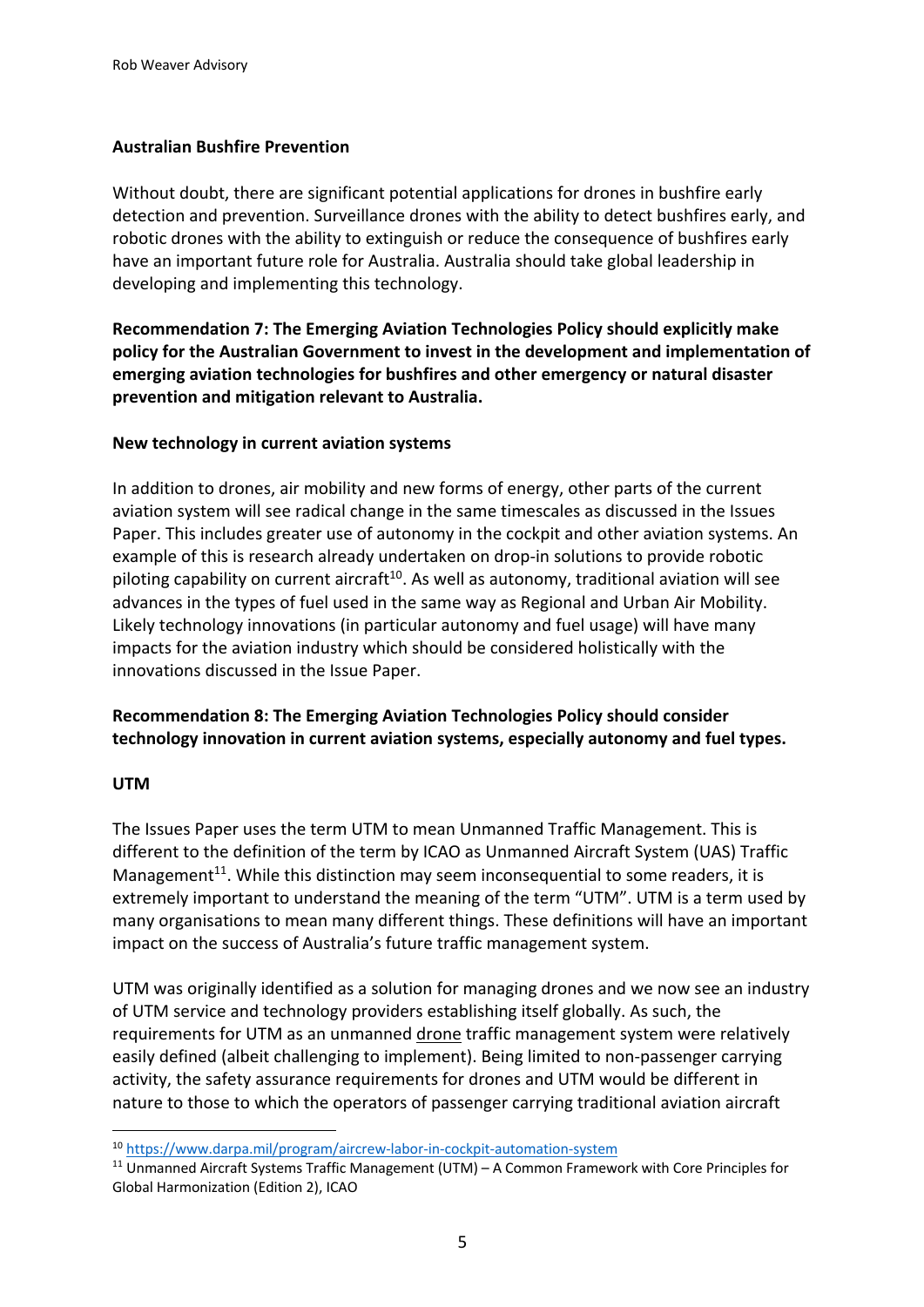and the associated ATM systems are held. Simply put, the safety of life exposure risk is much lower, hence the assurance requirements are lower.

More recently, some organisations have hypothesised that UTM can be used for Urban Air Mobility in the future, often describing it as being "added in" later. Urban Air Mobility vehicles will, in the majority, be piloted aircraft for a significant period of time<sup>12</sup>. Urban Air Mobility vehicles will need to integrate with other airspace users (including Regular Public Transport and General Aviation) in controlled and uncontrolled airspace. They may initially fly only in Visual Meteorological Conditions (VMC) but will eventually need to fly in Instrument Meteorological Conditions (IMC). As the density of operations in the urban environment increases, it will no longer be practical to apply VFR see-and-avoid principles which are currently used in uncontrolled urban airspace. A new approach to traffic management for airspace users in a dense urban environment will be needed. Current Air Traffic Management systems will not be sufficient and cannot be easily adapted to provide sufficient services. Unmanned Aircraft Systems Traffic Management is not being designed for high density piloted IMC operations in an urban environment. This has not been designed into the architecture and approach to date. The Issues Paper states that it will somehow be added in later.

In addition, greater use of autonomy in traditional aviation and more use of High Altitude Platforms will require significant changes to be made to traditional Air Traffic Management systems and approaches. Air Traffic Management will advance at the same time as Unmanned Aircraft System Traffic Management and the necessary new traffic management approaches for dense urban IMC operations.

It will not be possible to design a successful UTM approach for Australia without consideration of all potential future users and the changes required by other aviation industry participants in a similar timeframe. Other users such as Urban Air Mobility cannot necessarily be added in later without significant rework and cost. The design of a UTM for Australia should consider all future users from initial planning and architecture. Unmanned Traffic Management and Unmanned Aircraft System Traffic Management are not appropriate terms for the future traffic management system for Australia, which will need to integrate piloted passenger carrying aircraft. The future traffic management solution should be called "Unified" or "Integrated" rather than "Unmanned" to better reflect the range of airspace users it will need to support. This traffic management solution will eventually replace ATM and this should be strategically planned for.

**Recommendation 9: The Emerging Aviation Technologies Policy should adopt the term Unified Traffic Management or Integrated Traffic Management and ensure that it is architected for all future types of user. The future traffic management system architecture should address all future airspace users and define a roadmap for integration with Air Traffic Management and eventually unification.**

**Recommendation 10: The Emerging Aviation Technologies Policy should consider the near-term traffic management requirements for Urban Air Mobility to ensure that the** 

<sup>12</sup> I would suggest until at least 2030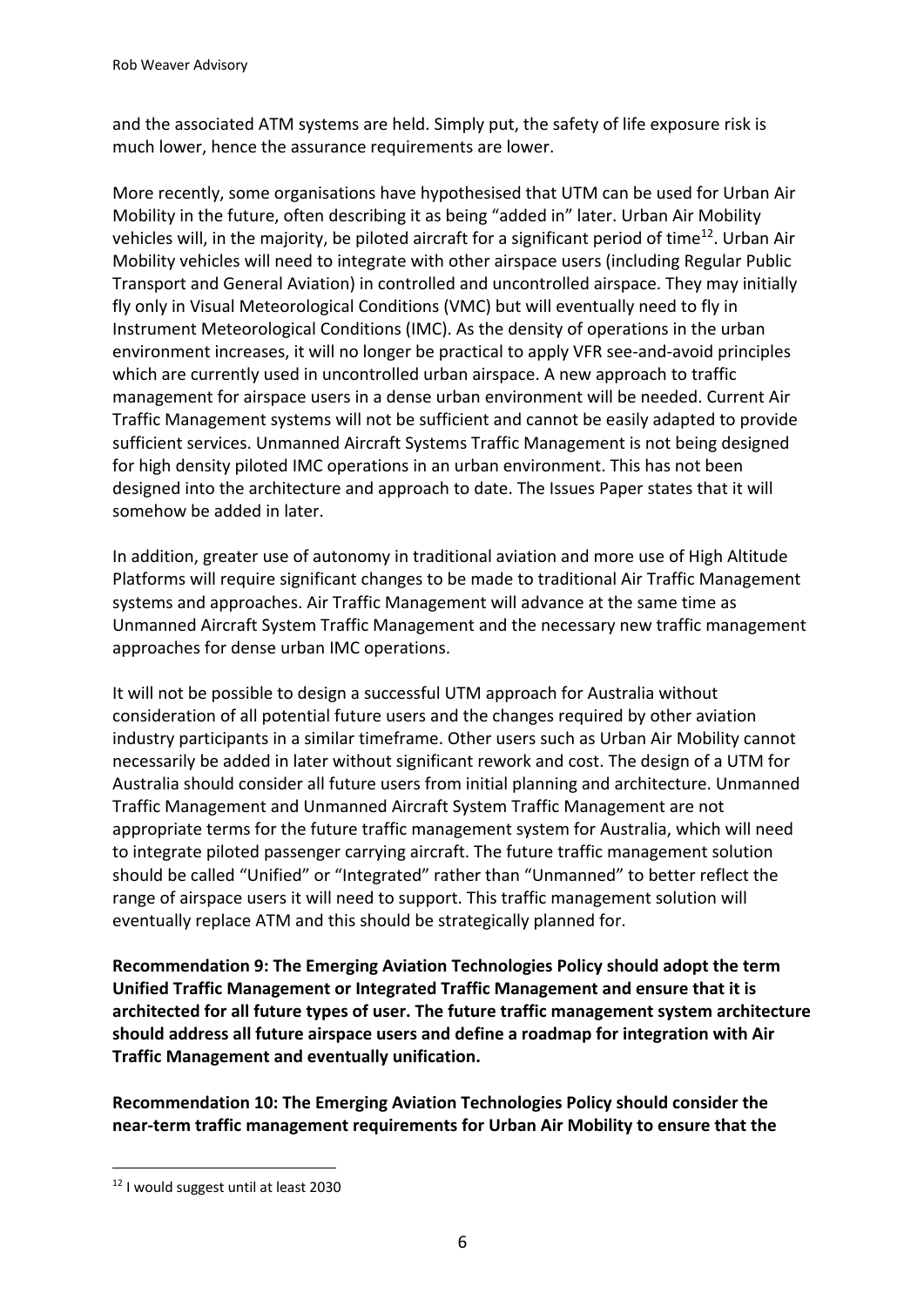# **urban airspace environment remains safe and efficient and the introduction of new operations are not affected, given the inability for ATM and UTM to support the operation.**

It is important to be aware of the position statement of Airbus and Boeing with respect to UTM and the need for an integrated ATM and UTM approach<sup>13</sup>. In particular, they call for action to be take on "**A unified air traffic management system**: New ATM concepts for all airspace users that facilitate the safe integration of new vehicles and technology are needed. UTM development must have provisions for evolution in order to support a future "integrated airspace and ATM" operating concept, not just the needs of the here-and-now small UAS sector."

It is important to be aware of the work by NASA on an architecture for  $UAM<sup>14</sup>$ , which is in addition to the Unmanned Aircraft System Traffic Management Architecture that they have previously published. This work implies that NASA believe that the Unmanned Aircraft System Traffic Management Architecture is not sufficient to incorporate Urban Air Mobility.

### **Regulation**

Historically, regulatory change in aviation is slow across the world. However, aviation has an extremely successful track record with respect to safety. Ensuring that regulation can be responsive to future innovation and Australia's aviation safety track record can be maintained is a challenge.

The application of outcome or goal-based standards should be analysed to understand where they can be applied in combination with Acceptable Means of Compliance. Where practical, regulation that can be applied to multiple areas (e.g. Vertiports & Helicopter Landing Sites, see-and-avoid & detect-and-avoid) should be used. However, goal-based regulation can be hard to implement for organisations which lack experience and regulatory compliance maturity. Support should be provided to new entrants to Australian aviation to ensure that maturity in safety management practices is maintained.

## **Recommendation 10: The Emerging Aviation Technologies Policy should consider appropriate use of goal-based regulation in combination with appropriate support to maintain safety management maturity across the new Australian aviation industry.**

The regulation for UTM must be at the same standard as for Air Traffic Management where the risks managed are the of the same level. This requirement is significant and will be difficult to achieve for UTM providers. If obligations that are placed on Air Traffic Management are not placed on UTM providers but moved to operators, the loss of redundancy and/or independence in their management must be mitigated.

# **Recommendation 11: The Emerging Aviation Technologies Policy should ensure that regulation of traffic management systems is equitable in line with the risks they mitigate.**

<sup>13</sup> https://www.airbusutm.com/a-new-digital-era

<sup>14</sup> https://nari.arc.nasa.gov/sites/default/files/attachments/UAM\_ConOps\_v1.0.pdf